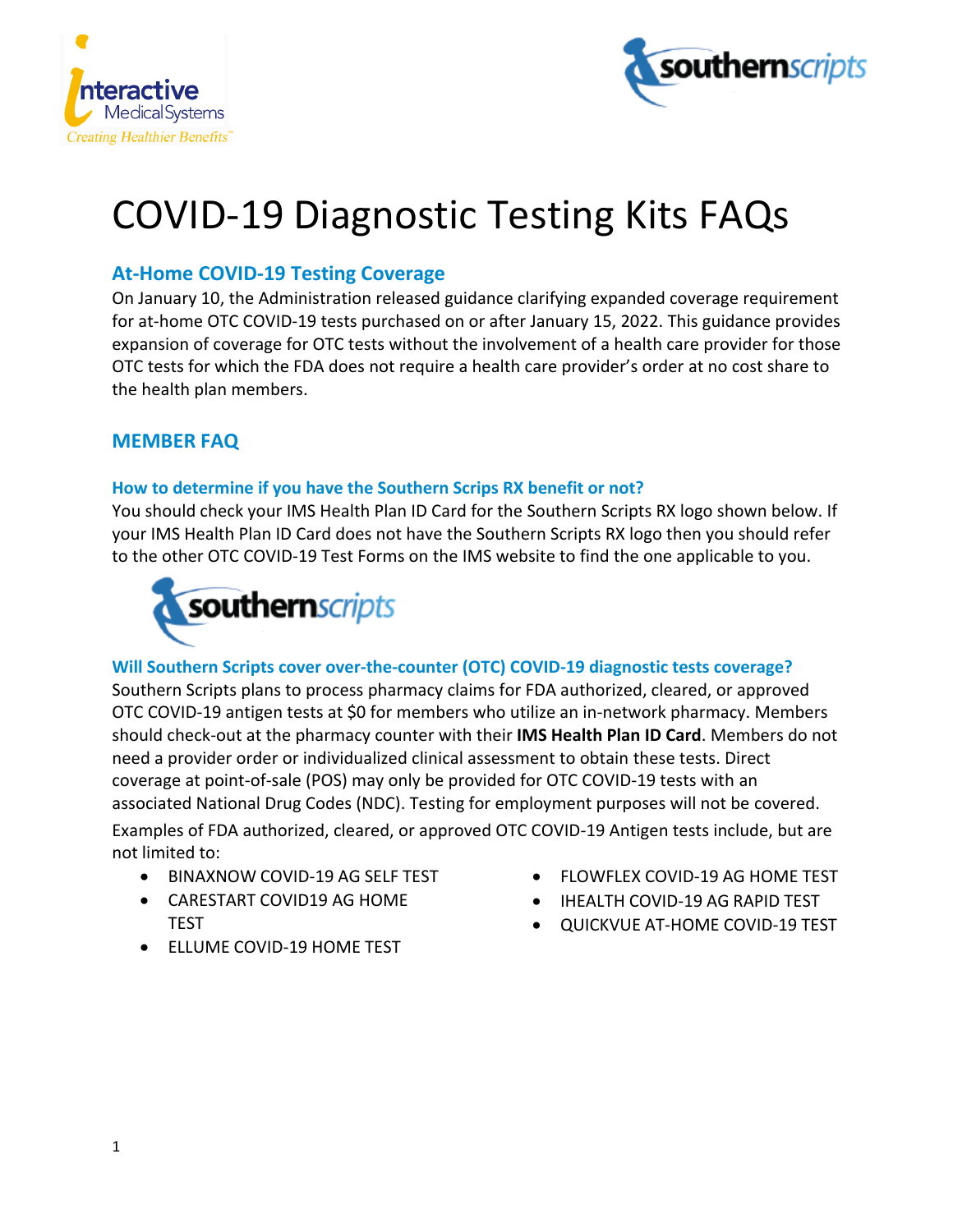#### **Where can members purchase OTC COVID-19 tests?**

Members can purchase OTC COVID-19 Tests at pharmacies using their pharmacy benefit.

#### **When can members get OTC COVID-19 diagnostic tests at \$0 co-pay?**

Effective January 15, 2022 and for the duration of the public health emergency (PHE), Southern Scripts plans to provide coverage of OTC, at-home, diagnostic COVID-19 antigen test that have been authorized, cleared, or approved by the FDA. No retrospective reimbursement will be provided to members if tests are purchased prior to January 15, 2022.

#### **How many OTC COVID-19 diagnostic tests will be covered for members?**

During the PHE, Southern Scripts will be providing coverage of **8 tests per 30-day period per member** without cost-sharing requirements (including deductibles, copayments, and coinsurance), prior authorization, or other medical management requirements on such OTC COVID-19 antigen tests. This quantity limit aligns with federal guidance.

The Departments recognize that some OTC COVID-19 tests are sold in packages containing more than one test. In applying the quantity limit of 8 tests per 30-days, the Department allows plans to count each test separately, even if multiple tests are sold in one package. This quantity limit is set in place to discourage behaviors that could lead to future shortages.

#### **Can members get more than 8 tests per 30-day period?**

Members can get more than 8 tests per 30 days if the tests are ordered or administered by a health care provider following an individualized clinical assessment. This includes patients who may need more due to an underlying medical condition. Providers or pharmacies will need to outreach to the Southern Scripts Call Center for overrides in these special situations. Please use the phone number listed on the back of the prescription card.

#### **How can members submit a Direct Member Reimbursement (DMR) claim?**

Members who have purchased OTC Antigen COVID-19 tests from an out-of-network pharmacy may submit their claims for reimbursement if the product was FDA authorized, cleared, or approved and has a valid NDC. The maximum reimbursement possible per test is no less than the actual price or up to \$12/test, whichever is lower. Please use the steps below to submit a request.

- 1. Visit<https://portal.southernscripts.net/member/claim?direct=true>
- 2. Complete the form
- 3. Upload the receipt for the OTC COVID-19 Tests
- 4. Submit

OR contact our 24/7/365 Customer Service team for assistance at (800) 710-9341 or email questions to [support@southernscripts.net.](mailto:support@southernscripts.net)